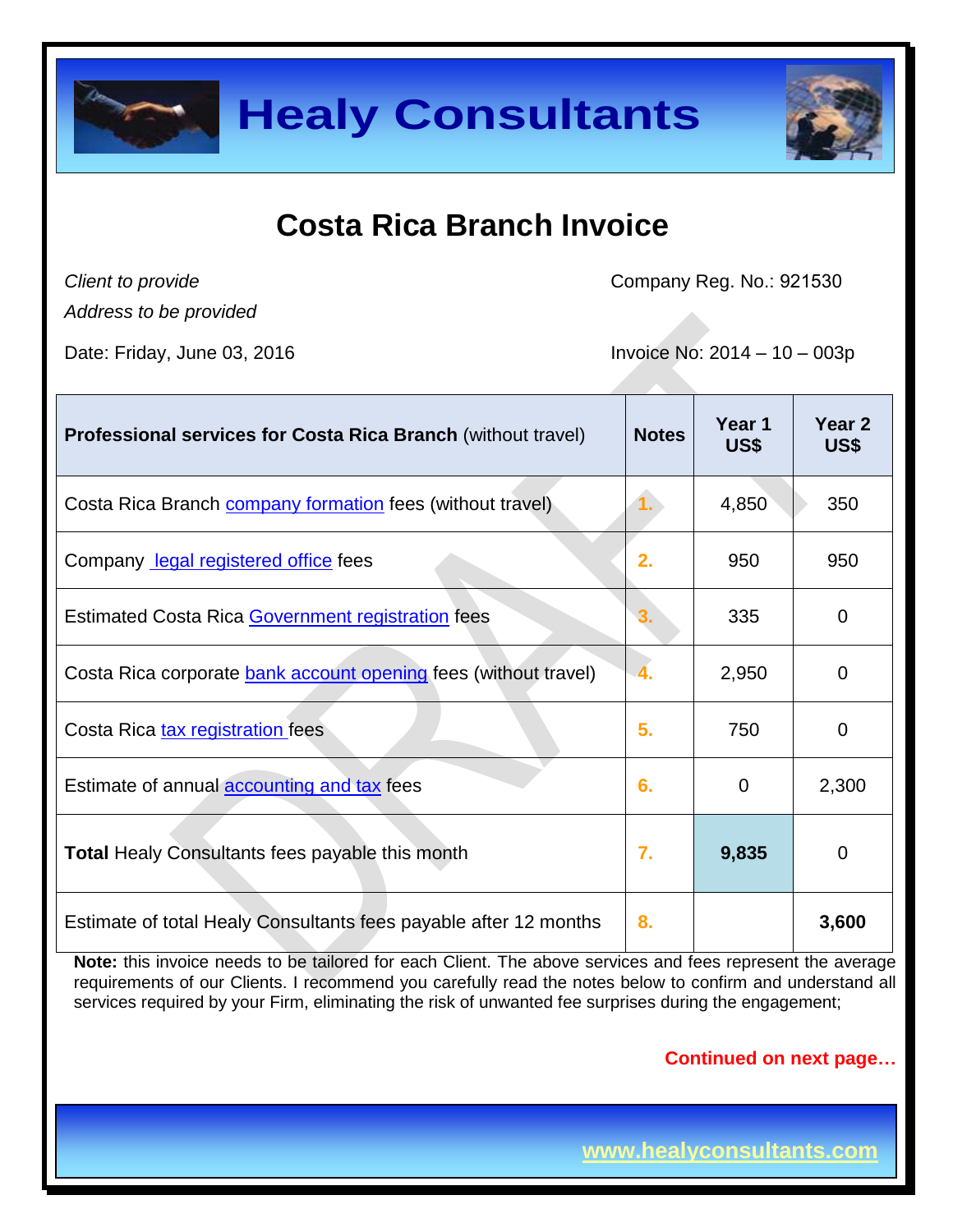

#### **Costa Rica Branch Invoice**

#### *Notes to invoice above*

**1.** Healy Consultants' fees to efficiently and effectively complete Costa Rica branch company registration within six [weeks](http://www.healyconsultants.com/costa-rica-company-registration/fees-timelines/#timelines) by **i)** choosing the optimum regulatory license for our Client's business activities **ii)** reserving a branch name with [Mercentile Registrar](http://www.crearempresa.go.cr/) **iii)** settling our accountant and lawyer fees and **iv)** preparing a high quality branch incorporation application for the [National Registry;](http://www.registronacional.go.cr/)

All [engagement fees](http://www.healyconsultants.com/company-registration-fees/) are agreed and paid up front and match with the fees published on our country web pages. Consequently, there are no hidden fees, surprises or ambushes throughout the engagement. All engagement deadlines are agreed up front in the form of a [a detailed project plan,](http://www.healyconsultants.com/index-important-links/example-project-plan/) mapping out deliverables by week throughout the engagement term.



Every week during the engagement, Healy Consultants will email our Client a detailed status [update.](http://www.healyconsultants.com/index-important-links/weekly-engagement-status-email/) Our Client is immediately informed of engagement problems together with solutions. Your dedicated engagement manager is reachable by phone, Skype, live chat and email and will communicate in your preferred language;

- **2.** In accordance with Costa Rica Companies law, a branch shall as from the date of its incorporation have a legal registered office in Costa Rica, to which all official government communications and notices may be addressed. To comply with this statutory requirement, Healy Consultants' Costa Rica office will be the registered office address for your company. Thereafter, this address will be used to receive government correspondence including **i)** the annual tax return, **ii)** notice of the annual return; and **iii)** notice of government audits. Most of our Clients wish to place Healy Consultants' office address on invoices, contracts, websites and business cards;
- **3.** This fee is an estimate of government costs payable during your Firm's engagement. For transparency purposes, all government fee payments will be supported by original receipts and invoices. Examples of government costs include **i)** reserving the company name, **ii)** draft and notarize public deeds of incorporation before the Mercantile Section of the Public Registry **iii)** pay the stamp duties, **iv)** register for labor risk insurance with the national Insurance Institute, and **v)**  apply for sanitary permit. Following engagement completion, Healy Consultants will refund our Client any excess of funds received over actual Government costs paid;

**Continued on next page…**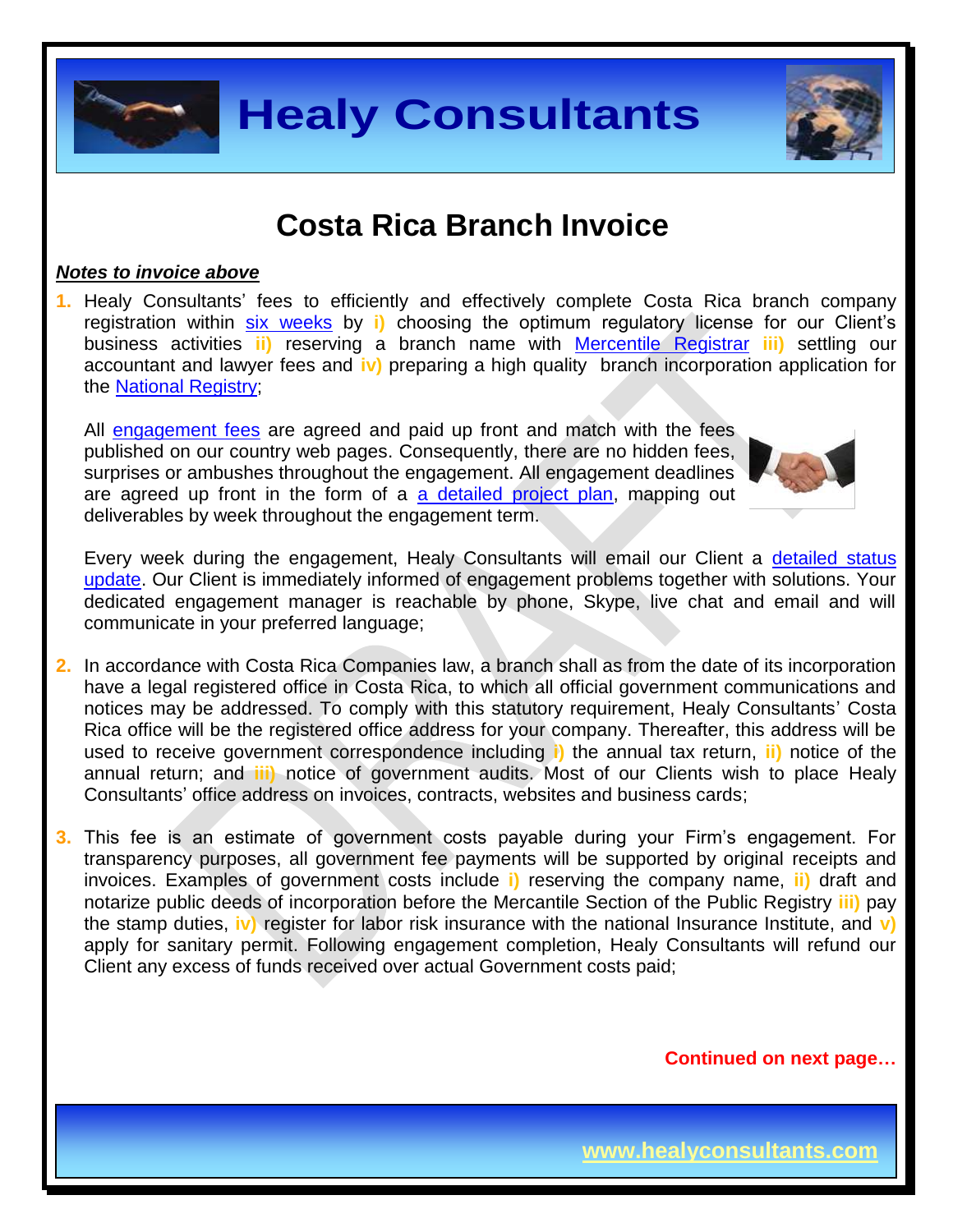



#### **Costa Rica Branch Invoice**

**4.** Healy Consultants will be pleased to open a Costa Rica corporate bank account without travel. It is a time consuming task, Healy Consultants will shelter our Client from the administrative challenges. As you can appreciate, it is a difficult task to obtain bank account approval through a newly formed company, when shareholders and directors and bank signatories reside overseas. Healy Consultants will prepare a business plan for the bank to optimize the probability of corporate bank account approval. Depending on our Client business and nationality, there is a 20% probability the banks will request a bank signatory to travel for a one hour bank interview. Healy Consultants will try its best to negotiate with the bank for a travel exemption. If our Client must travel to Costa Rica for corporate bank account opening, Healy Consultants will refund our Client US\$950;







If our Client is not comfortable with only a Costa Rica corporate bank account, Healy Consultants will be pleased to open [an international corporate bank account](http://www.healyconsultants.com/international-banking/) (click link) outside of Costa Rica. Examples include New York, Germany, Liechtenstein, Austria, Bulgaria, South Africa, Australia, London, South America or Dubai. All banks will be top tier banks in these countries with excellent internet banking services. Example of our global banking partners include HSBC , Standard Chartered Bank, Citibank, Barclays, Standard bank, ANZ bank, VTB bank, UBS, Credit Suisse;

The bank enjoys ultimate power of approval of corporate bank account applications. Consequently, guaranteed success is outside of Healy Consultants' control. What is inside our control is the preparation and submission of a high quality bank application that maximizes the likelihood of approval. To date, we enjoy a 100% approval record because of [our global banking relationships](http://www.healyconsultants.com/international-banking/corporate-accounts/) and determination.

Global banks continue to tighten corporate bank account opening procedures, their internal compliance departments completing more thorough due diligence of Clients. Consequently, our Clients should expect the bank account approval period to take up to 4 weeks. Furthermore, global banks now require evidence of proof of business in the country where the corporate bank account will be, including sales contracts or lease agreement;

**5.** In accordance with Costa Rica Tax Laws, each entity must register for corporate tax at the [Sistema de Identificacion de Contribuyentes;](http://dgt.hacienda.go.cr/oficina/herramientas/Paginas/SistemadeIdentificaciondeContribuyentes(SIC).aspx)

**Continued on next page…**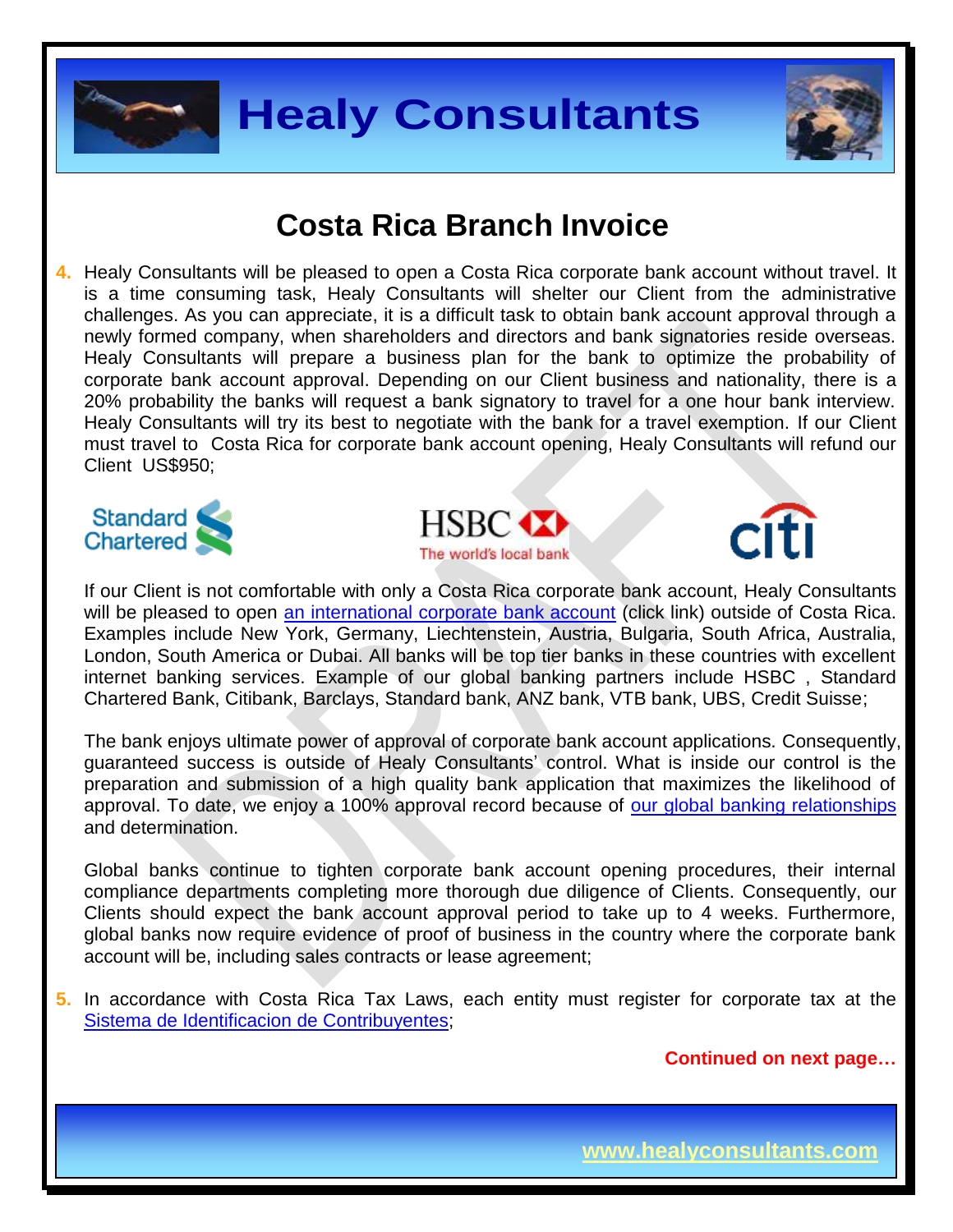



### **Costa Rica Branch Invoice**

**6.** For an active trading branch, these [accounting and tax](http://www.healyconsultants.com/costa-rica-company-registration/accounting-legal/) fees are an estimate of Healy Consultants fees to efficiently and effectively discharge your annual company accounting and tax obligations. Following receipt of a set of draft accounting numbers from your company, Healy Consultants will more accurately advise accounting and tax fees. For a dormant company, Healy Consultants fees are only US\$950;



- **7.** All fees quoted in this invoice correspond to fees quoted [on Healy Consultants' website.](http://www.healyconsultants.com/company-registration-fees/) Please review this invoice carefully to identify errors. During the rush of the business day, it is possible that Healy Consultants inadvertently made fee calculation errors, typing errors or omitted services or omitted historic fee payments from Clients. In the unfortunate event you identify invoice errors, please revert to me directly re the same. I apologize in advance if I or my staff made invoice errors;
- **8.** Assuming our Clients re-engage Healy Consultants in year 2, this fee is an estimate of the fees payable next year, 12 months after the date of company registration;
- **9.** The fees quoted in this invoice are a prediction of the fees required to efficiently and effectively complete this engagement in a timely manner. If during the engagement Healy Consultants realizes that the project is more complex than anticipated, requiring a large additional investment of time, my Firm will revert to request additional fees. If Healy Consultants completes the engagement faster than expected and more easily than expected, Healy Consultants is happy to refund some fees to our Client;
- **10.** Branch business activities are only limited to the parent company's scope of activities. The branch suffers a corporation tax of 30%. A branch can **i)** lease office premises and **ii)** issue sales invoice to Clients' and **iii)** sign local legal contracts. A branch can import and export goods;
- **11.**In accordance with the Costa Rica companies' law, a Costa Rica branch must appoint a local branch manager. If required, Healy Consultants will be pleased to provide your firm with a professional passive nominee branch manager in Costa Rica. Our fee amounts to US\$9,800 per annum;
- **12.**In accordance with Costa Rica Company Law, for a branch there is no minimum share capital.

**Continued on next page…**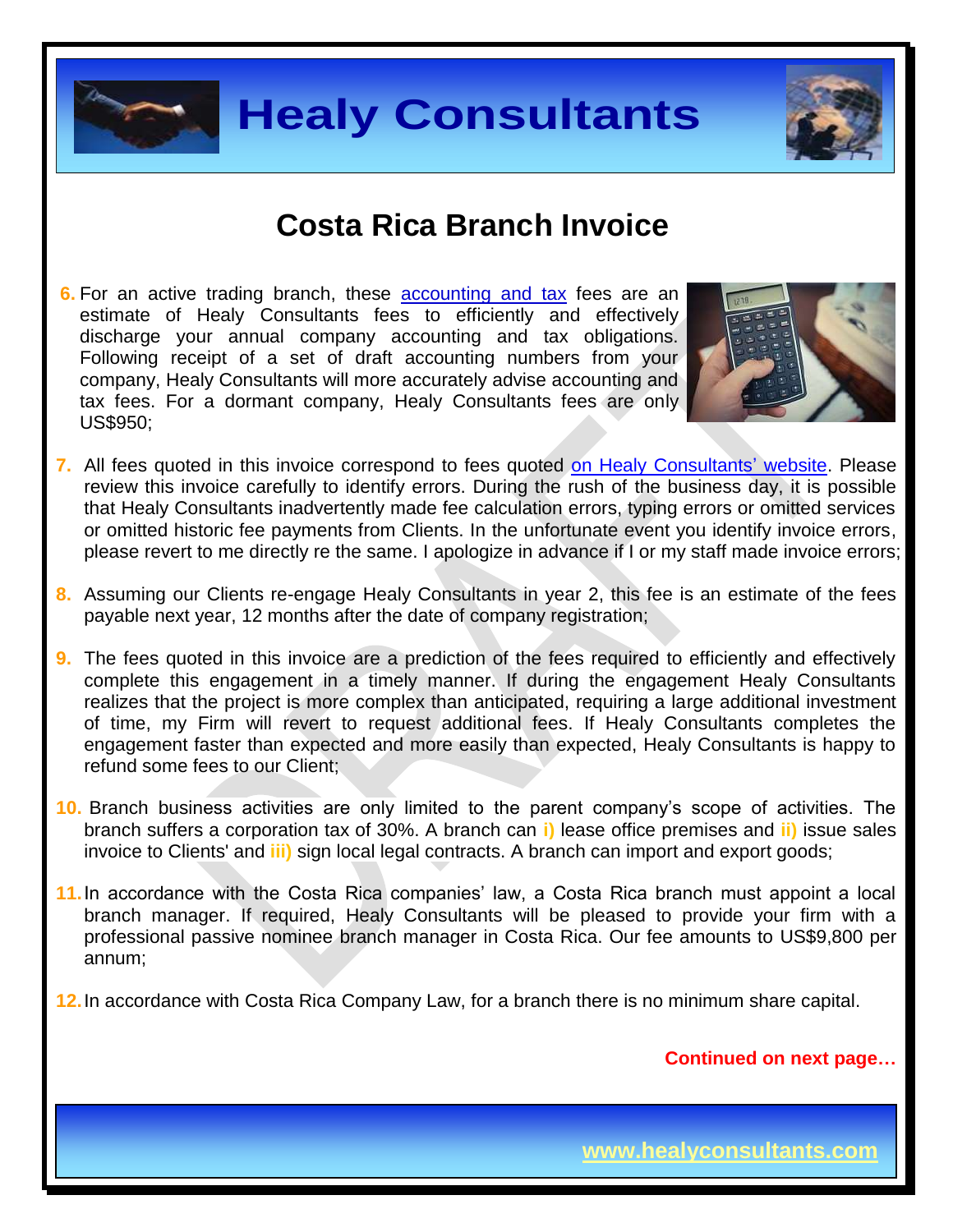



#### **Costa Rica Branch Invoice**

- 13. If our Client requires non-resident nominee shareholder and director services [\(click link\),](http://www.healyconsultants.com/corporate-outsourcing-services/nominee-shareholders-directors/) Healy Consultants will be pleased to assist. Our fee for professional, passive nominee non-resident corporate shareholder amounts to US\$2,100 per annum. Our fee to be both non-resident nominee director and shareholder amounts to US\$6,600 per annum. Being the sole shareholders and sole director of a Client's company exposes Healy Consultants to reputation, litigation and financial risk;
- **14.** If our Client and Healy Consultants properly plan this engagement, our Clients' will *not* have to travel during this engagement. Healy Consultants will efficiently and effectively and aggressively complete company registration and corporate bank account opening in a timely manner without our Client presence. Instead, our Client will need to **i)** sign and get documents legalized in the embassy in their country of origin and **ii)** courier the originals to Healy Consultants office;



- 15. If required, Healy Consultants will be pleased to assist your firm to secure employee [visa](http://www.healyconsultants.com/corporate-advisory-services/migration/) approvals. Our fee is US\$3,950 for the first employee, US\$2,950 for the second employee, US\$1,950 per employee thereafter. Our employee visa fees includes preparation of a quality visa application and submitting to the correct Government immigration officers. The Government enjoys ultimate power of approval of visa applications. Consequently, guaranteed success is outside of Healy Consultants' control. What is inside our control is the preparation and submission of a high quality immigration visa application that maximizes the likelihood of visa approval;
- **16.**Depending on our Client's business and nationality, the [country] Government may require a special regulatory license to carry on your business in the country. Healy Consultants will assist our Client secure license approval; there may be additional engagement fees. However, the Government enjoys ultimate power of approval of company registrations and business licenses;
- **17.**Monthly, quarterly and mid-year Government tax obligations include monthly and quarterly payroll reporting, VAT and corporation tax return filing. If you need our help, Healy Consultants can complete monthly Government reporting for a monthly fee of US\$860. Healy Consultants monthly support will include **i)** receive in dropbox the monthly invoices from our client **ii)** label monthly bank statement transactions **iii)** preparation and submission of VAT returns and **iv)** submission of monthly employee payroll reporting;

**Continued on next page…**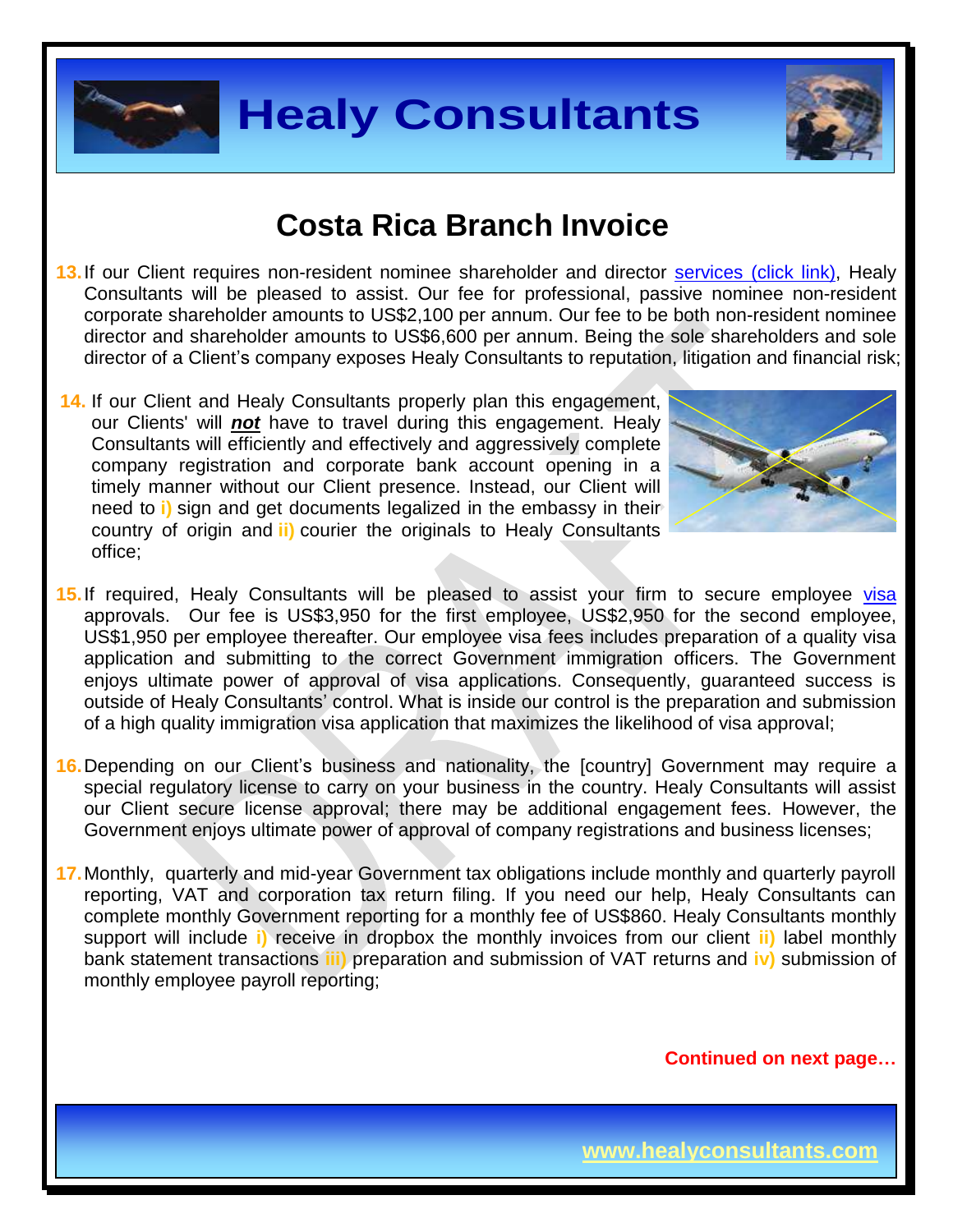



### **Costa Rica Branch Invoice**

**18.**During the engagement, shareholders and directors' documents may need to be translated into the local language; before the Government and Bank approves company registration and corporate bank account opening respectively. Consequently, our Client should budget for possible additional translation and embassy attestation fees. Either our Client or Healy Consultants can complete this administrative task;

As always, Healy Consultants will negotiate with all third parties to eliminate or reduce additional engagement costs. For transparency purposes, all third party fee payments will be supported by original receipts and invoices. Examples of possible third party payments include **i)** embassy fees **ii)** notary public costs **iii)** official translator fees;

- **19.**It is important our Clients' are aware of their personal and corporate tax obligations in their country of residence and domicile. Let us know if you need Healy Consultants help to clarify your local and international annual tax reporting obligations;
- **20.**Some of our Clients' require an [immediate Costa Rica solution.](http://www.healyconsultants.com/turnkey-solutions/) With this strategy, within a day Healy Consultants can supply our Client **i)** an existing dormant Argentina company number and **ii)** an already approved Argentina corporate bank account number and **iii)** a business address. Turnkey solutions are attractive to those entrepreneurs who wish to immediately close a country deal, sign a contract or invoice a customer;
- **21.**To assist our Clients to minimize foreign exchange costs, we offer the payment in SG\$, Euro, Pounds or US\$. Kindly let me know in which currency your Firm prefers to settle our fees and I will send an updated invoice, thank you;
- **22.**Engage Healy Consultants to [project manage](http://www.healyconsultants.com/project-manage-engagements/) business set up in every country on the planet. We are the best in the [world](http://www.healyconsultants.com/best-in-the-world/) at what we do, timely completing the  $A$  to  $Z$  of every country engagement;
- 23.As stipulated on our [business website](http://www.healyconsultants.com/) and in section 3 of our engagement letter, Healy Consultants will only commence the engagement following **i)** settlement of our fees and **ii)** completion and signing of our legal engagement letter;
- **24.**Healy Consultants will only incorporate your company after 75% of [due diligence documentation](http://www.healyconsultants.com/due-diligence/) is received by email. Healy Consultants will only open a corporate bank account after 100% of the Client's original due diligence documentation is received by courier;

**Continued on next page…**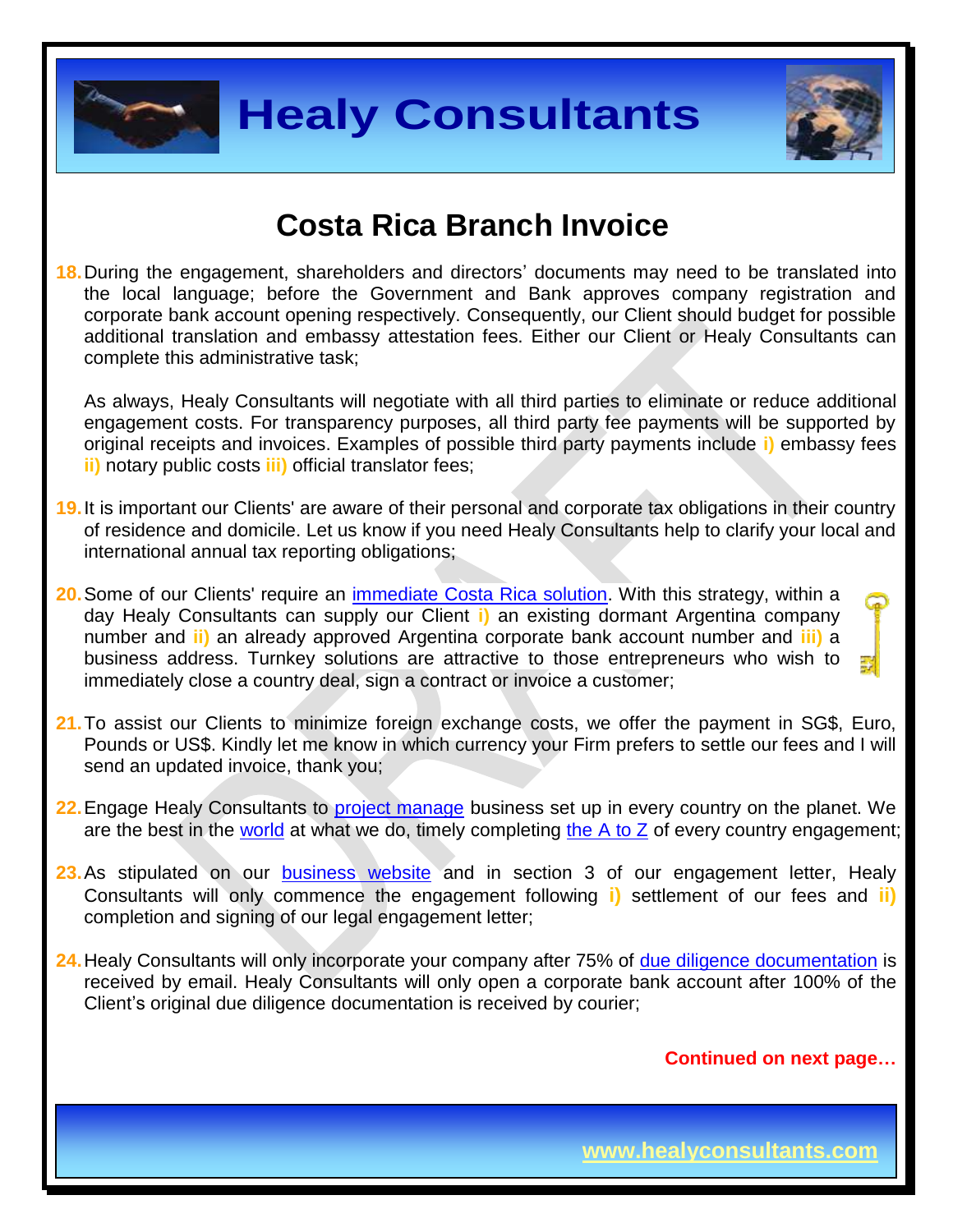



### **Costa Rica Branch Invoice**

- 25. During the annual renewal engagement with our Client, our in-house Legal and Compliance [Department \(click link\)](http://www.healyconsultants.com/about-us/key-personnel/cai-xin-profile/) reviews the quality and completeness of our Client file. Consequently, Healy Consultants may revert to our Client to ask for more up to date [due diligence documentation;](http://www.healyconsultants.com/due-diligence/)
- 26. Some of our Clients' engage Healy Consultants to [recruit \(click link\)](http://www.healyconsultants.com/corporate-outsourcing-services/how-we-help-our-clients-recruit-quality-employees/) local employees. We have a lot of experience in this area and we are quite skilled at securing quality candidates for our Clients';
- 27. To efficiently and effectively complete your engagement in a timely manner, we recommend your Firm transfers these funds to Healy Consultants' corporate bank account. Thereafter, our Incorporation and Banking Team will aggressively advance your engagement, providing your Firm daily feedback as to engagement status. I would be grateful if you email us the bank transfer advice slip to enable my Accounting Department to accurately and timely identify bank receipts:



**Continued on next page…**